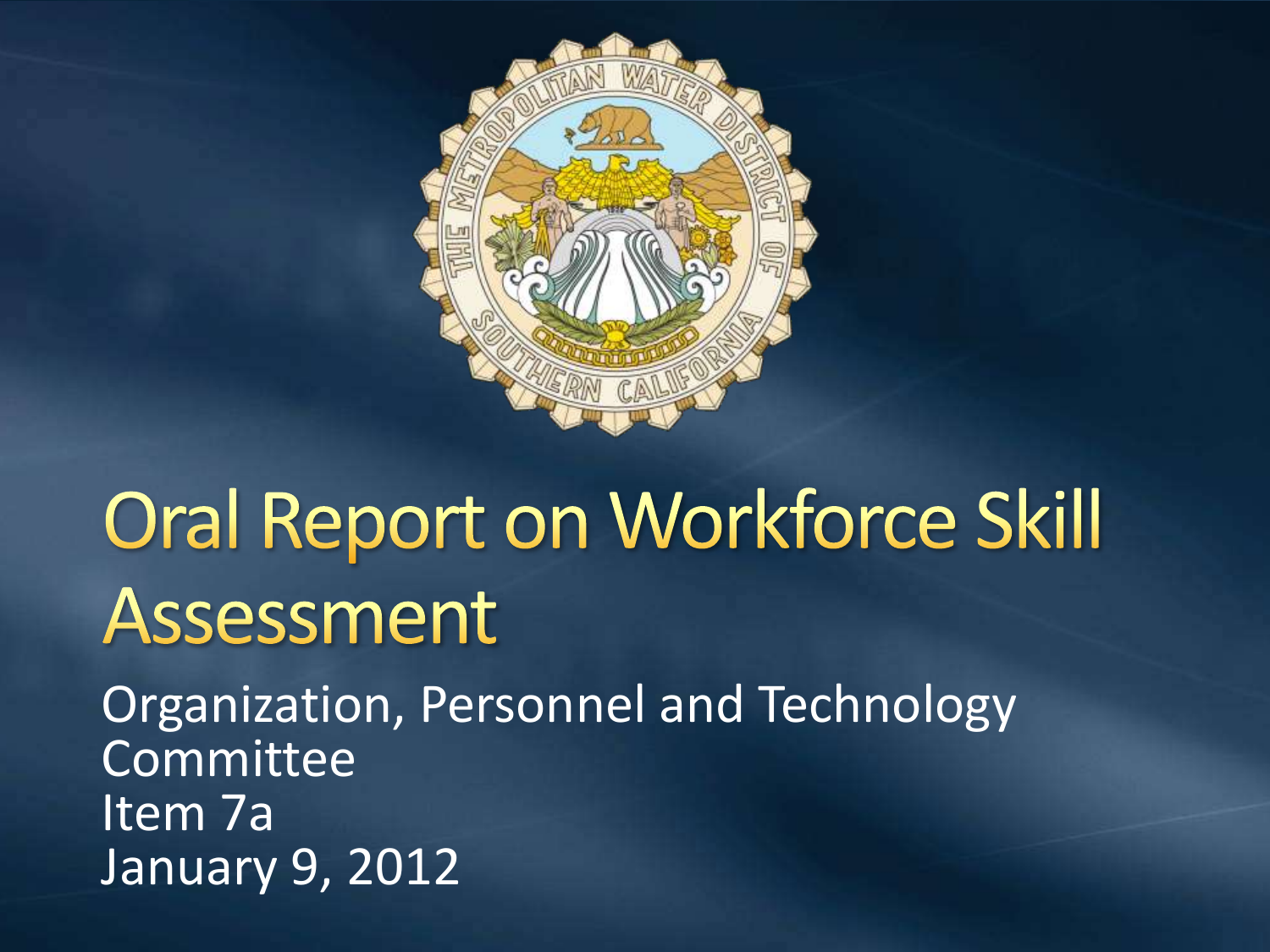#### **WE HAVE BEEN LAYING THE FOUNDATION**

The Right People with the Right Skills at the Right Time

**General** 

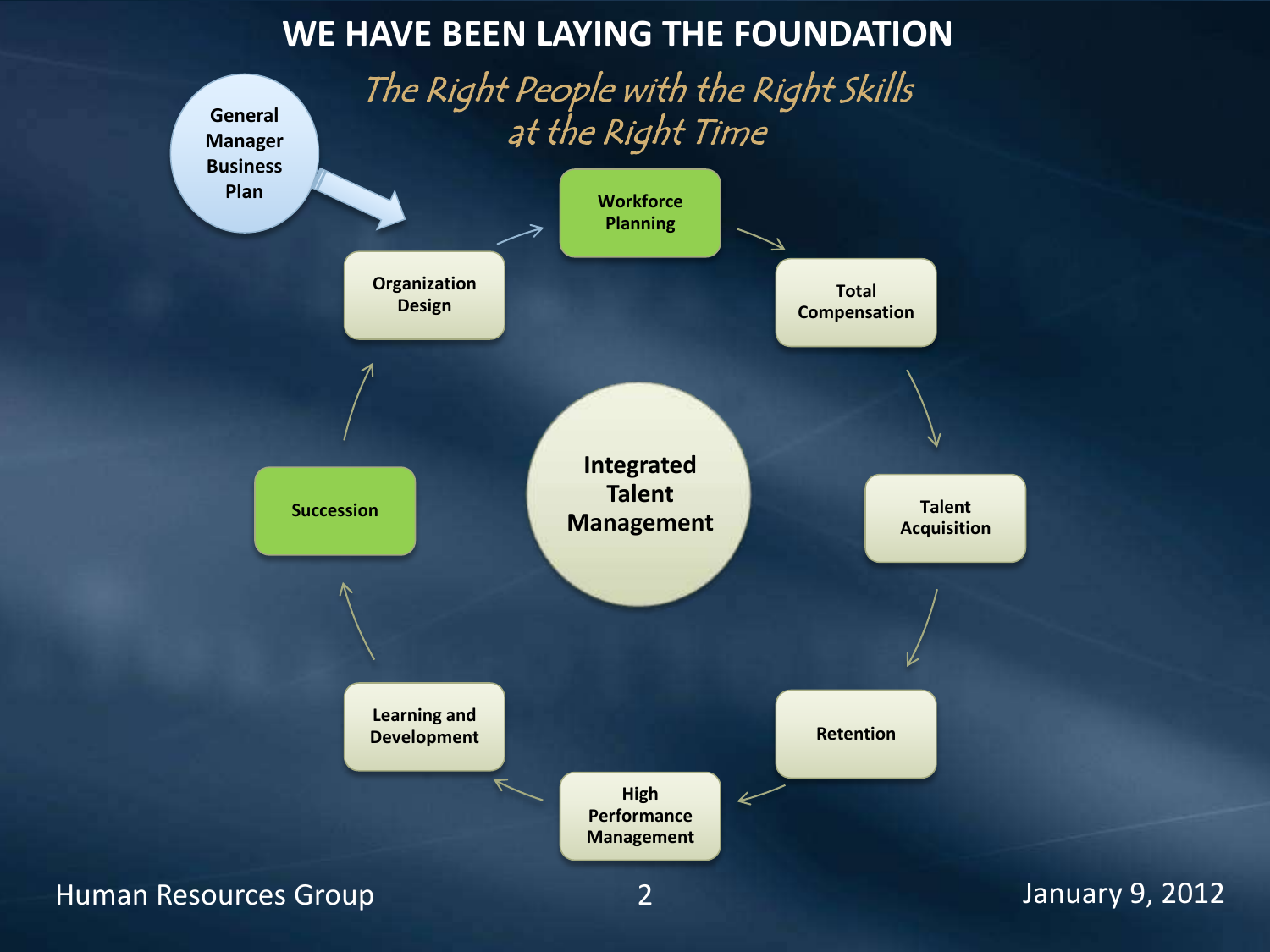### **Succession Management Defined**

Succession management is an organization's long-range process for identifying, selecting, and developing a diverse talent pool to build bench strength and

to ensure the readiness of that talent pool to move into key positions when necessary.

Human Resources Group 3 January 9, 2012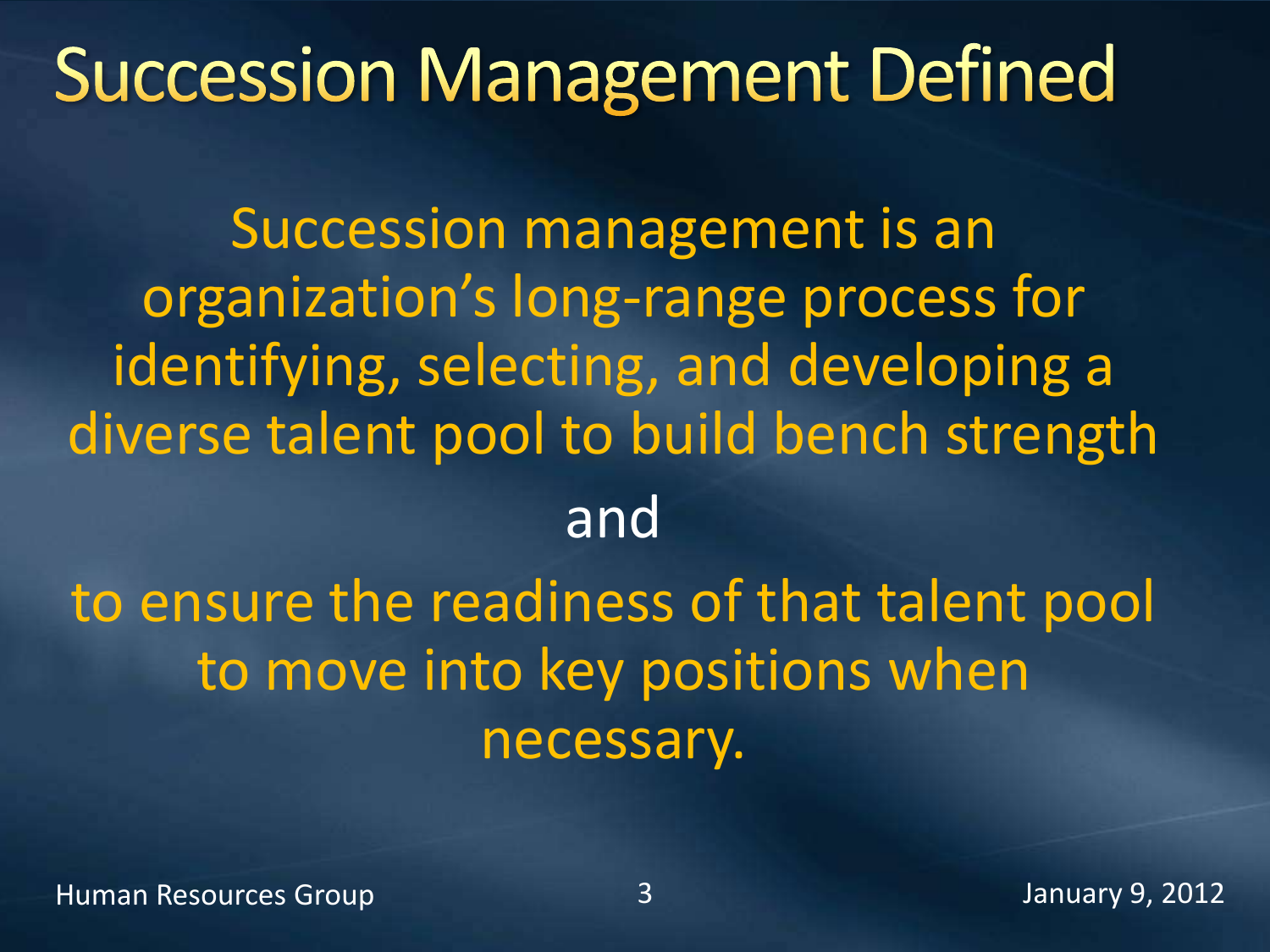### Why Worry About Succession?

- **Senior leadership succession planning is a key** responsibility of the Board
- **There is a high cost of not having the right people ready** at the right time
- **Tremendous opportunity to re-shape our workforce, our** culture, our future
	- Could experience turnover of 50% -70% over next 10  $\bullet$ years
- **Multibillion dollar impact over next 10 to 15 years**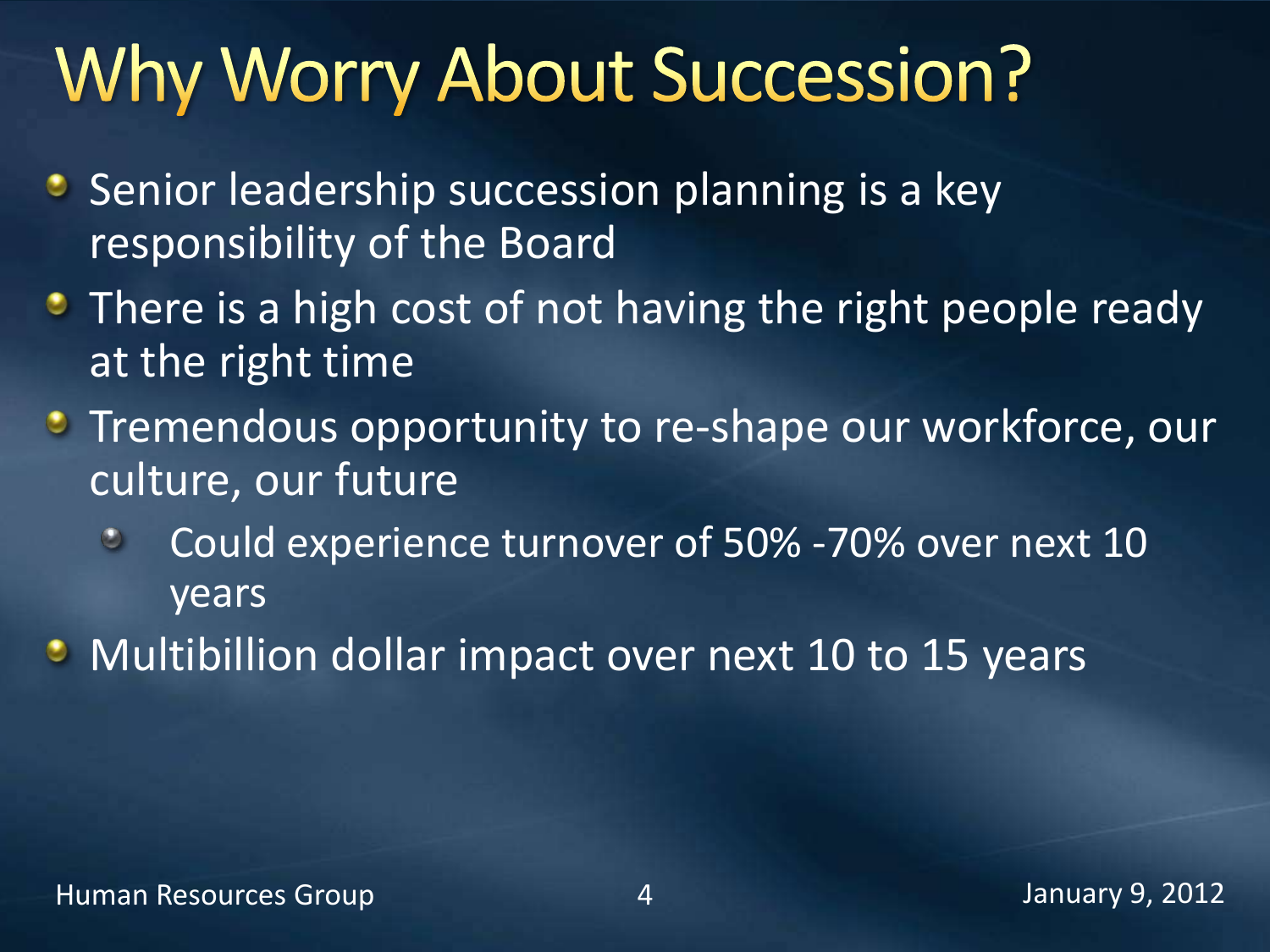### **A Catalyst at Metropolitan**

- **Retirement Trends Demographics** 
	- Average Age 50.2 years  $\circ$
	- Average Tenure 15.9 years
	- Average Retirement Age 59.8 years  $\bullet$
	- Employees with 5+ years of service and over 50 years of  $\bullet$  $age - 54%$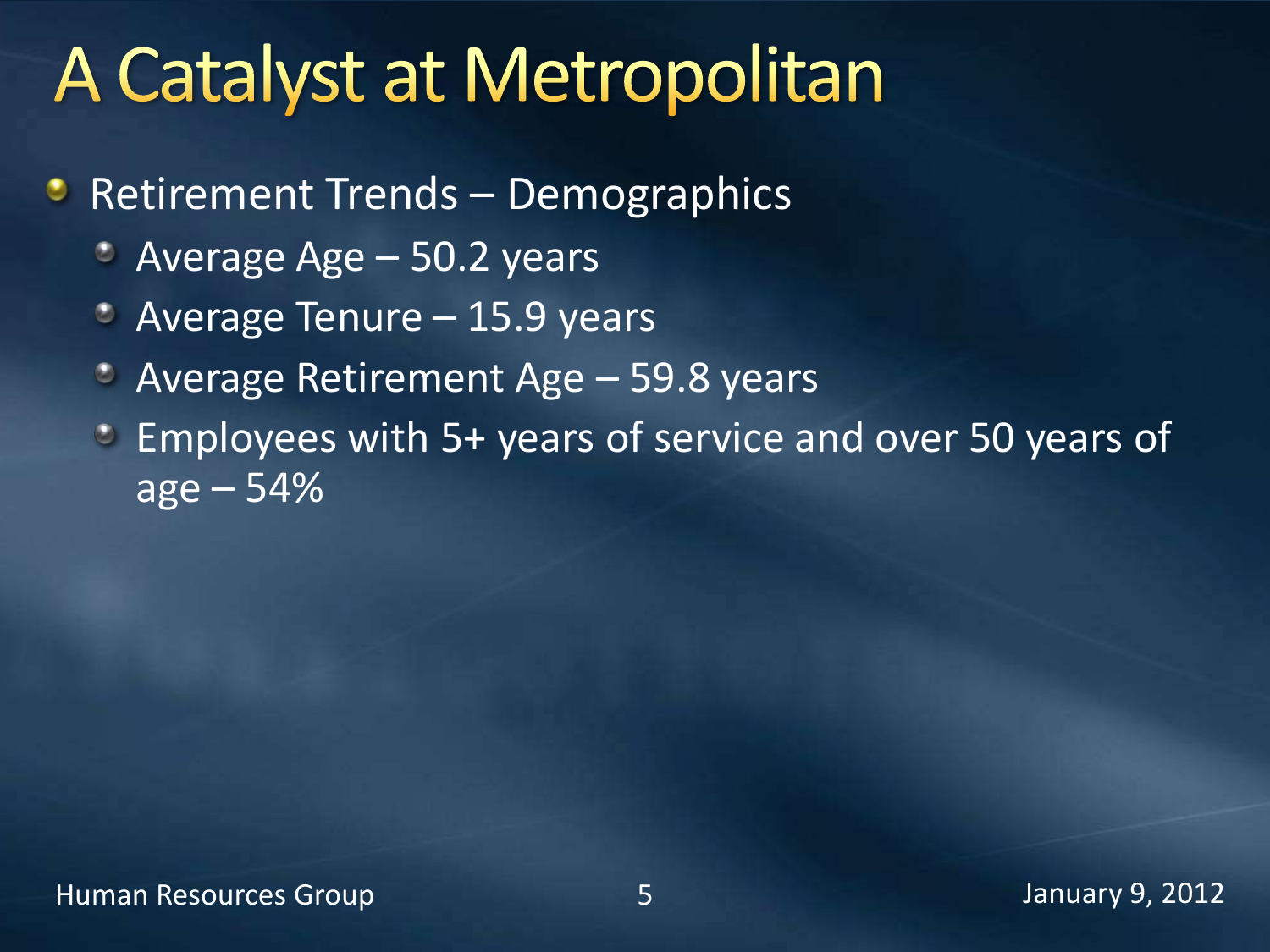# Our Approach to Effective Succession Planning

#### **<sup>1</sup>WORKFORCE PLANNING**

#### **<sup>2</sup>LEADERSHIP CAPABILITIES**

### **<sup>3</sup>DEVELOPMENT PIPELINES**

Human Resources Group 6 January 9, 2012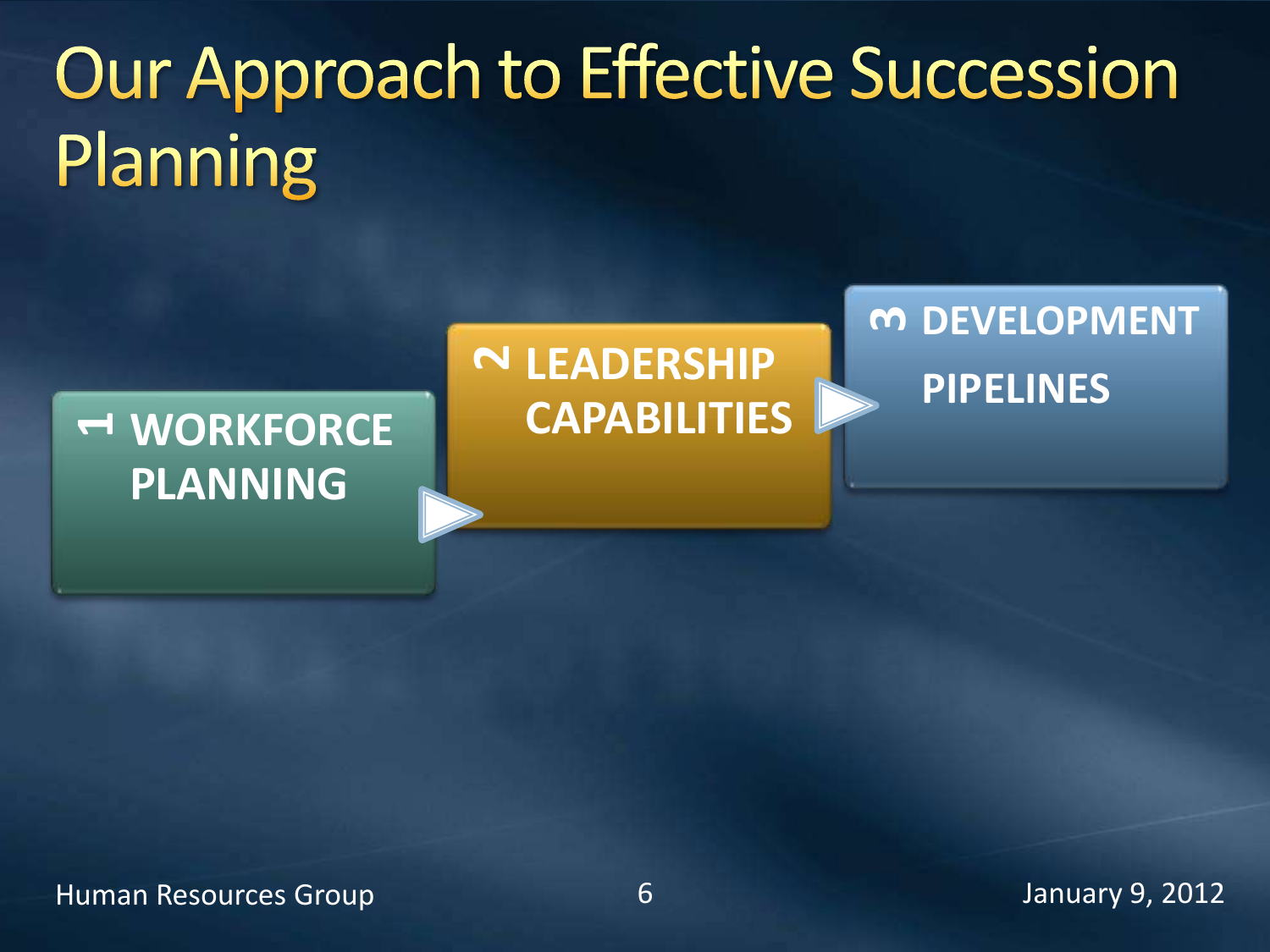

Human Resources Group 7 7 January 9, 2012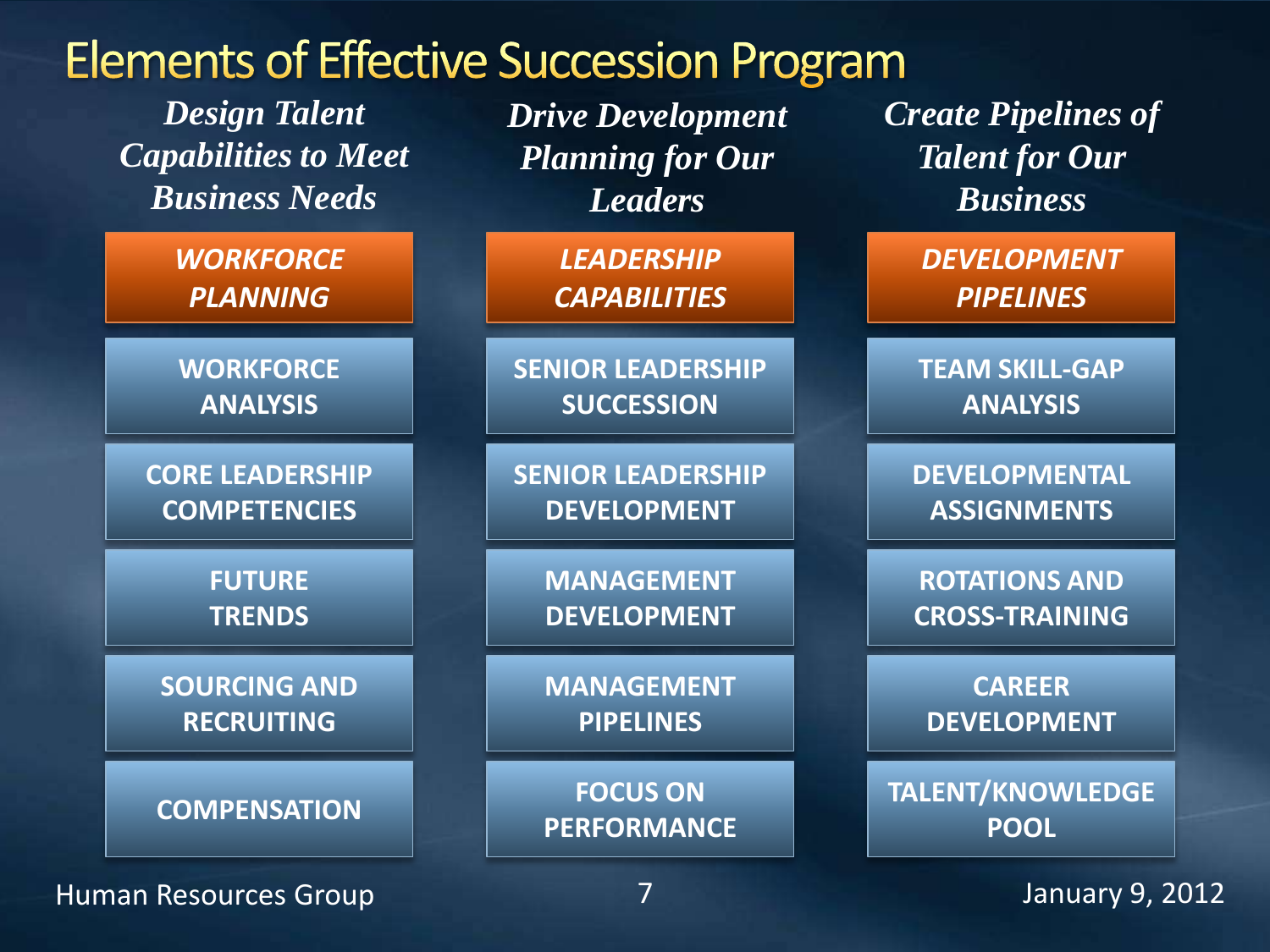## **Minimum Components of a Successful** Program

- Passion and commitment from everyone involved ٠
- Sponsorship, leadership, and participation from the ٠ top
- $\bullet$  Set the talent bar high
- $\bullet$ Alignment with the overall strategy of the business
- $\bullet$ Clear definition of desired competencies, skills, and culture
- $\bullet$ Complementary integration into the performance management system with clear and meaningful metrics for success
- Swift action when success is not achieved $\bullet$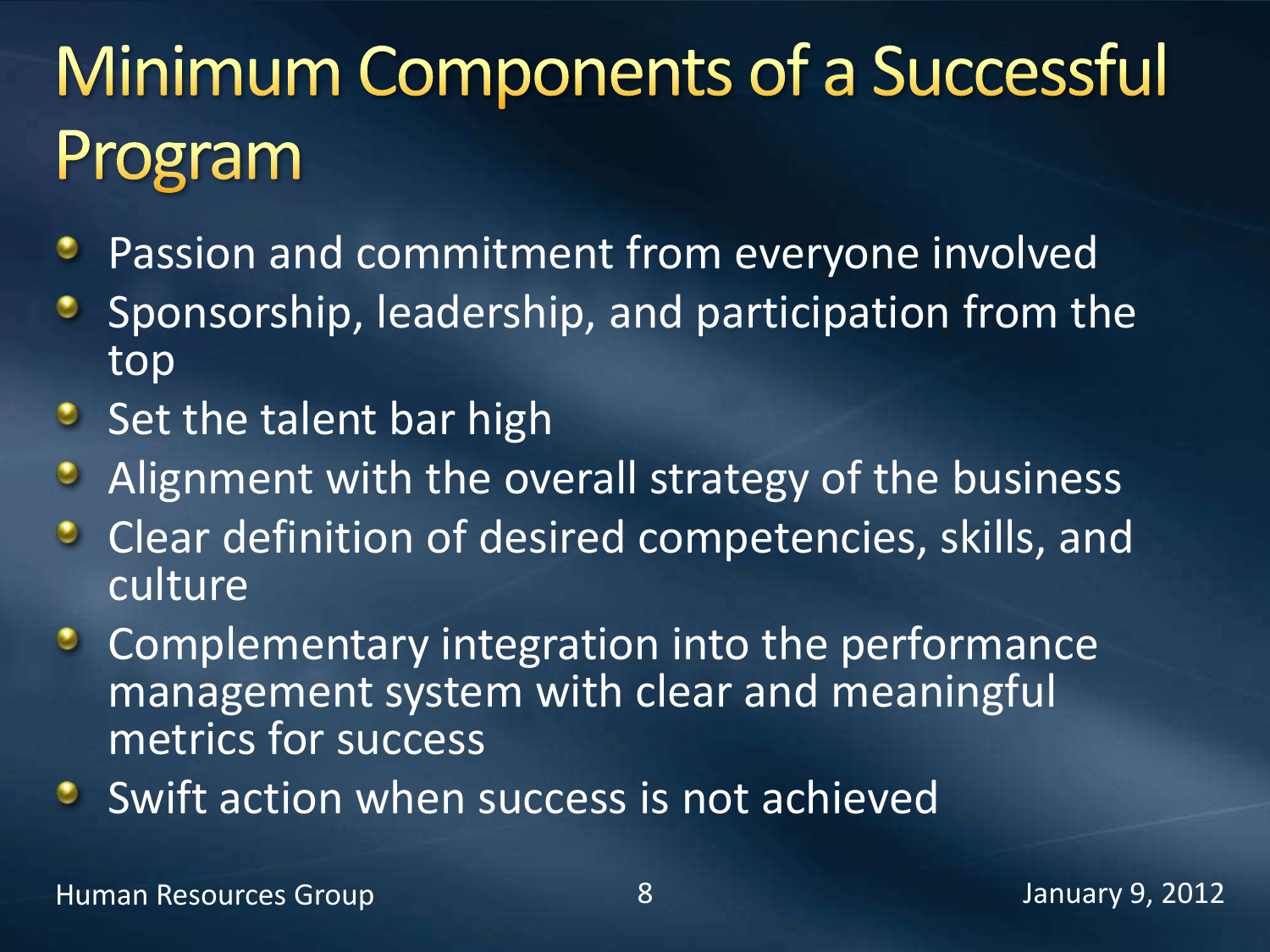### **Minimum Components of a Successful** Program (cont'd)

- Long-term perspective with accurate assessment of ٠ "potential" as well as performance
- **Keeping succession and development plans current** with a commitment to regular and focused meetings
- Sufficient budget and staffing flexibility to allow program to be successful
- Metropolitan owns talent and process  $\bullet$
- **Simplicity**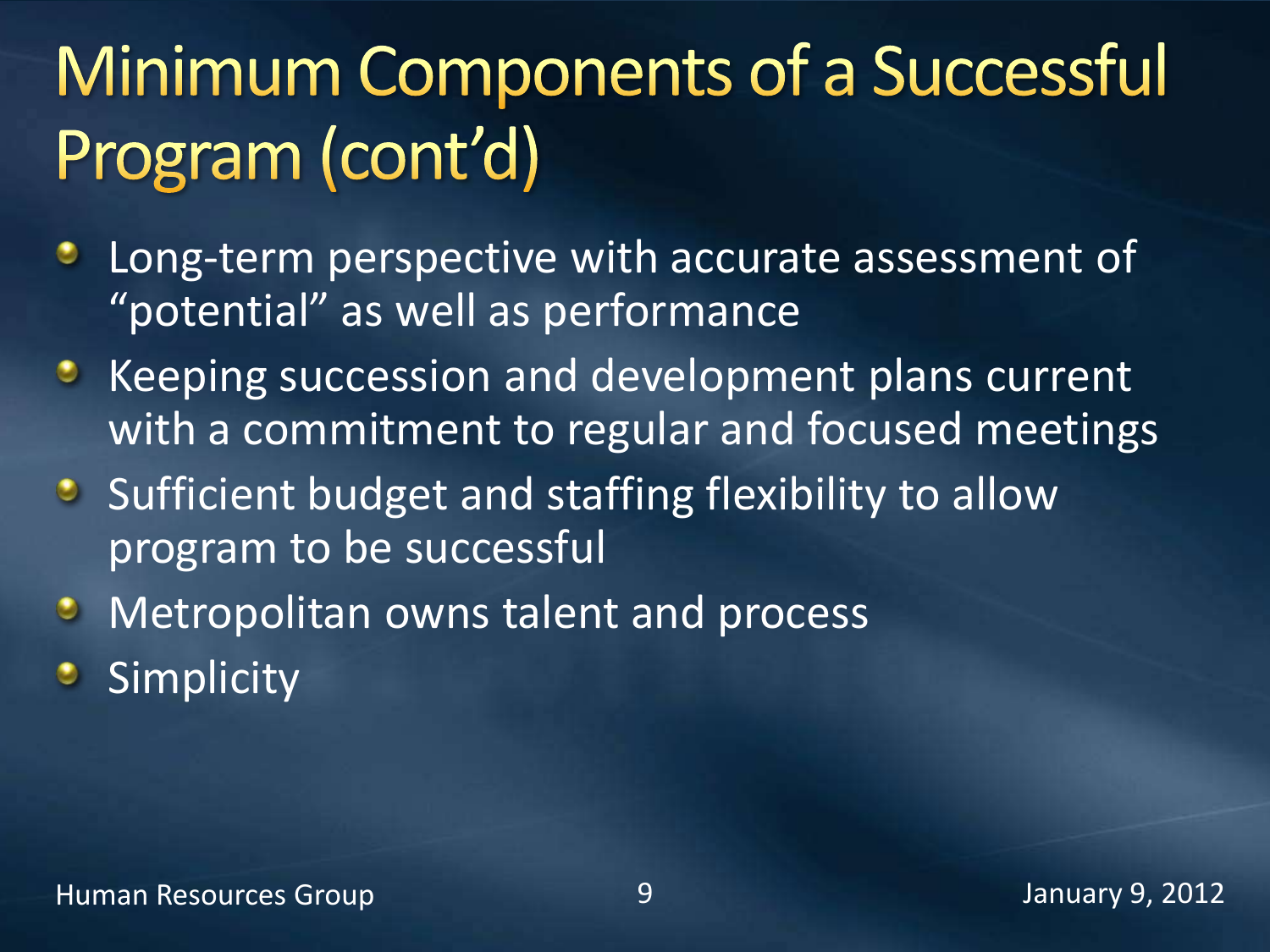### **Questions Prior to Implementation**

- ٠ What is:
	- A critical position to Metropolitan ٥
	- The depth and breadth of Succession Planning  $\bullet$
	- The desired culture for Metropolitan  $\bullet$
	- **The list of most important skills and competencies** needed in the future
	- **Metropolitan's readiness for the successfull** implementation of a Succession Plan
	- The alignment with Metropolitan's business plan
	- The proper metric needed to monitor and ensure ٠ success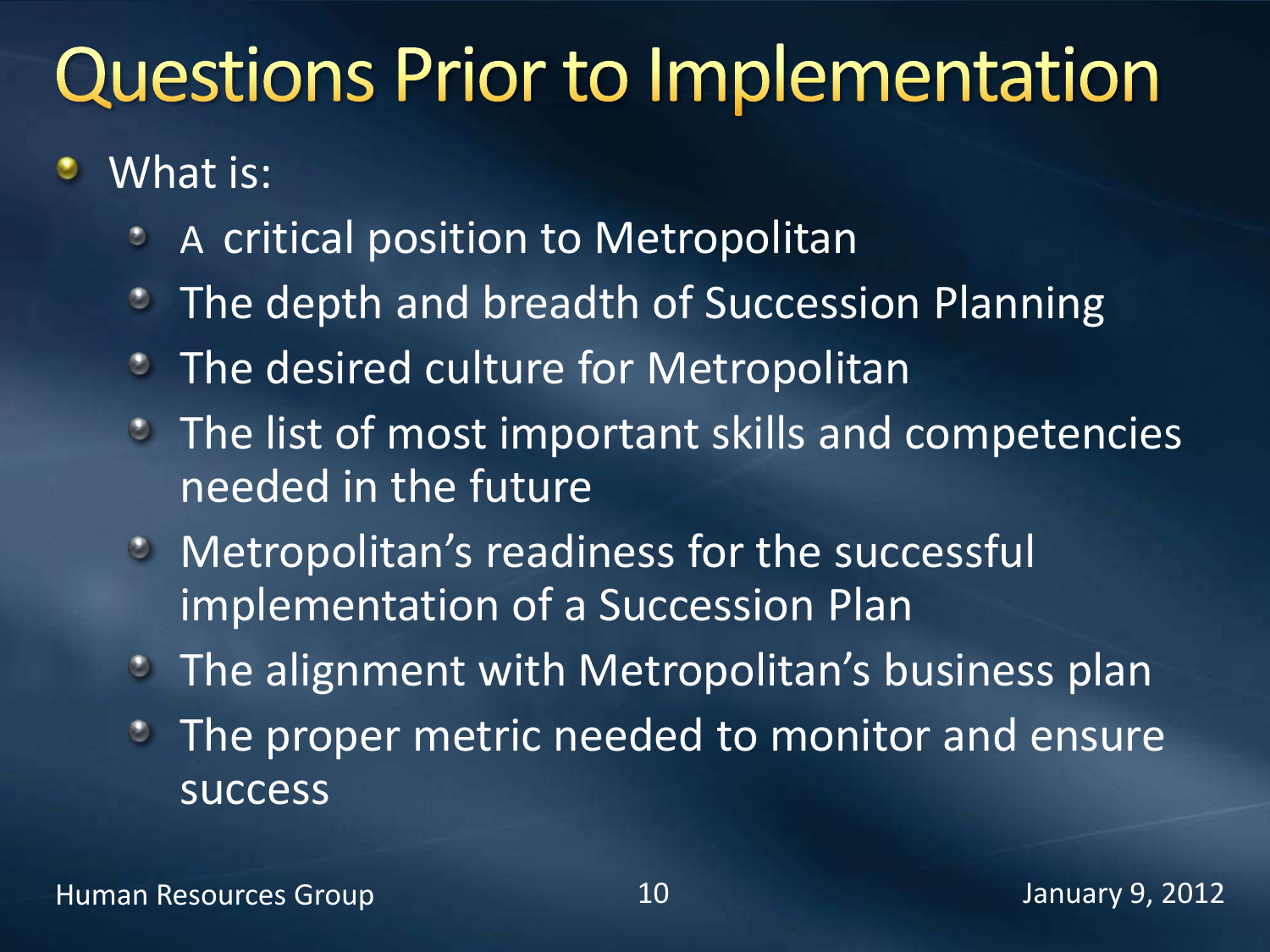### **Next Steps**

- **Gather input from the Board**
- Gather input from upper management
- Gather input from outside sources ۰
- **Build the calendar of deliverables**
- **Deliver the plan by 4th Quarter of 2012**